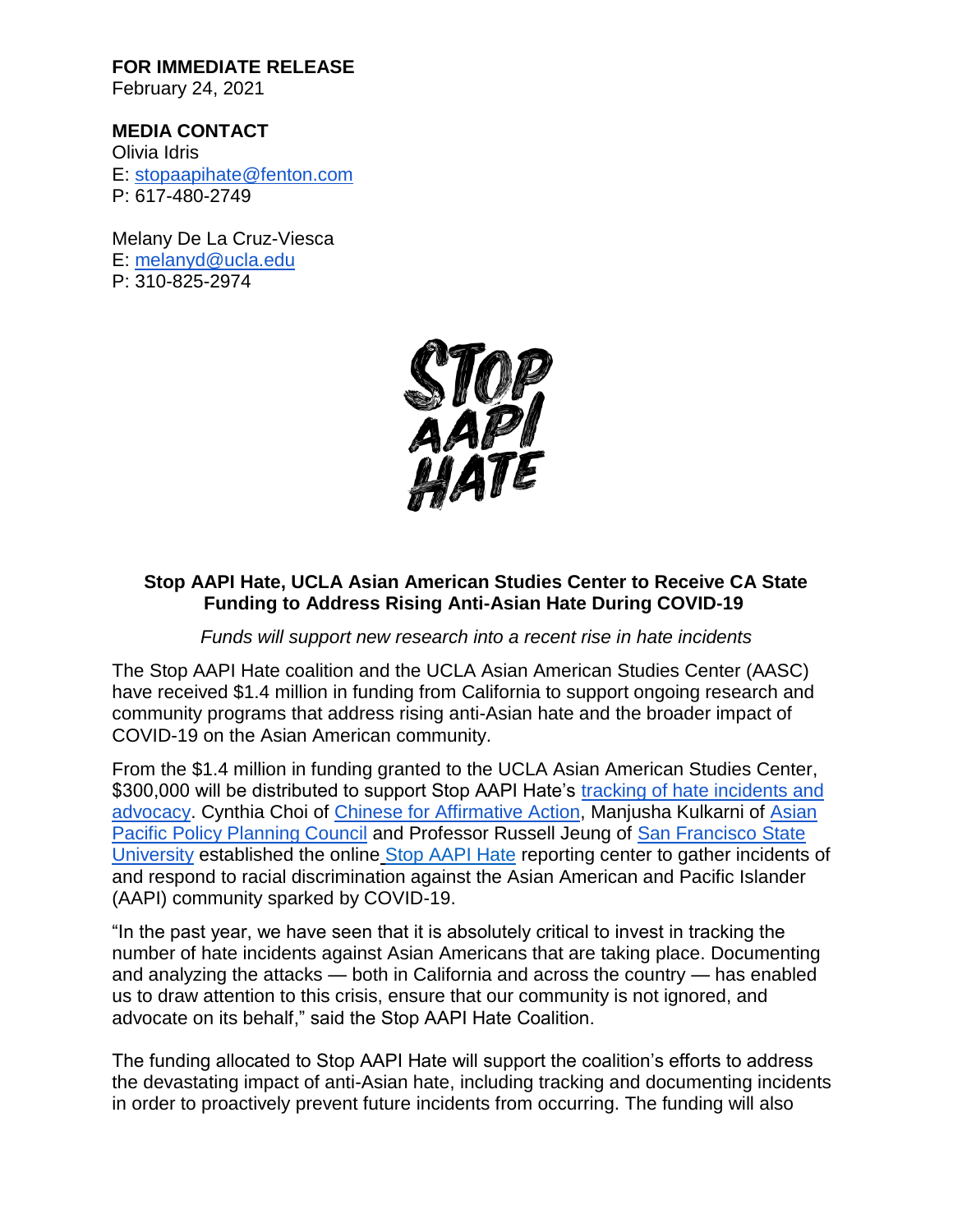allow the coalition to expand the resources it can offer directly to impacted community members and families, as well as establish new partnerships with organizations, businesses and governments to develop long-lasting policy and community-based solutions to hate and violence.

The funding allocated to the UCLA Asian American Studies Center will enable it to continue its commitment to research into subjects like housing and employment, building off previous work from a variety of affiliated faculty including UCLA urban planning scholar Paul Ong, who has examined how the pandemic has impacted Asianowned businesses, homeowners and renters. Funding will also support the [COVID-19](http://www.translatecovid.org/)  [Multilingual Resources](http://www.translatecovid.org/) website developed by faculty from the Asian American Studies Center and the UCLA Fielding School of Public Health. The center's website translates COVID-19 medical facts into dozens of languages to advance efforts to get evidencebased information to people who are often isolated by language barriers from public health messages.

"COVID-19 has had devastating and disparate impacts on many Asian American and Pacific Islander communities alongside other communities of color," said Karen Umemoto, holder of the Helen and Morgan Chu Endowed Director's Chair of the Asian American Studies Center. "With this funding, we can produce research to help with more-targeted recovery efforts in the hardest-hit communities. It will also critically support our [TranslateCOVID.org](https://www.translatecovid.org/) website, as we work to get important fact-based vaccines and other life-saving information to non-English speakers."

The budget allocation for Stop AAPI Hate and the UCLA Asian American Studies Center was championed by California Assemblymember Phil Ting (D-San Francisco), Chair of the Budget Committee; Assemblymember Al Muratsuchi (D-Torrance); State Senator Dr. Richard Pan (D-Sacramento); and other members of the Asian Pacific Islander Legislative Caucus. Governor Newsom signed the bill to finalize the budget allocation on Feb. 23.

"The history of the Asian American Pacific Islander community in the United States has been punctuated by times of racism and hate … most recently, attacks and murder of API seniors incited by racist rhetoric about the COVID pandemic," said Assemblymember Pan, Chair of the Asian Pacific Islander Legislative Caucus.

"New state funding allows the data gathering to continue, and the research will ultimately lead us to solutions that will make all communities safer," said Assemblymember Ting.

Representatives from Stop AAPI Hate and the Asian American Studies Center expressed gratitude for the support from the entire Asian Pacific Islander Legislative Caucus, State Senator Nancy Skinner (D-Berkeley), chair of the senate committee on budget and fiscal review, and Governor Newsom.